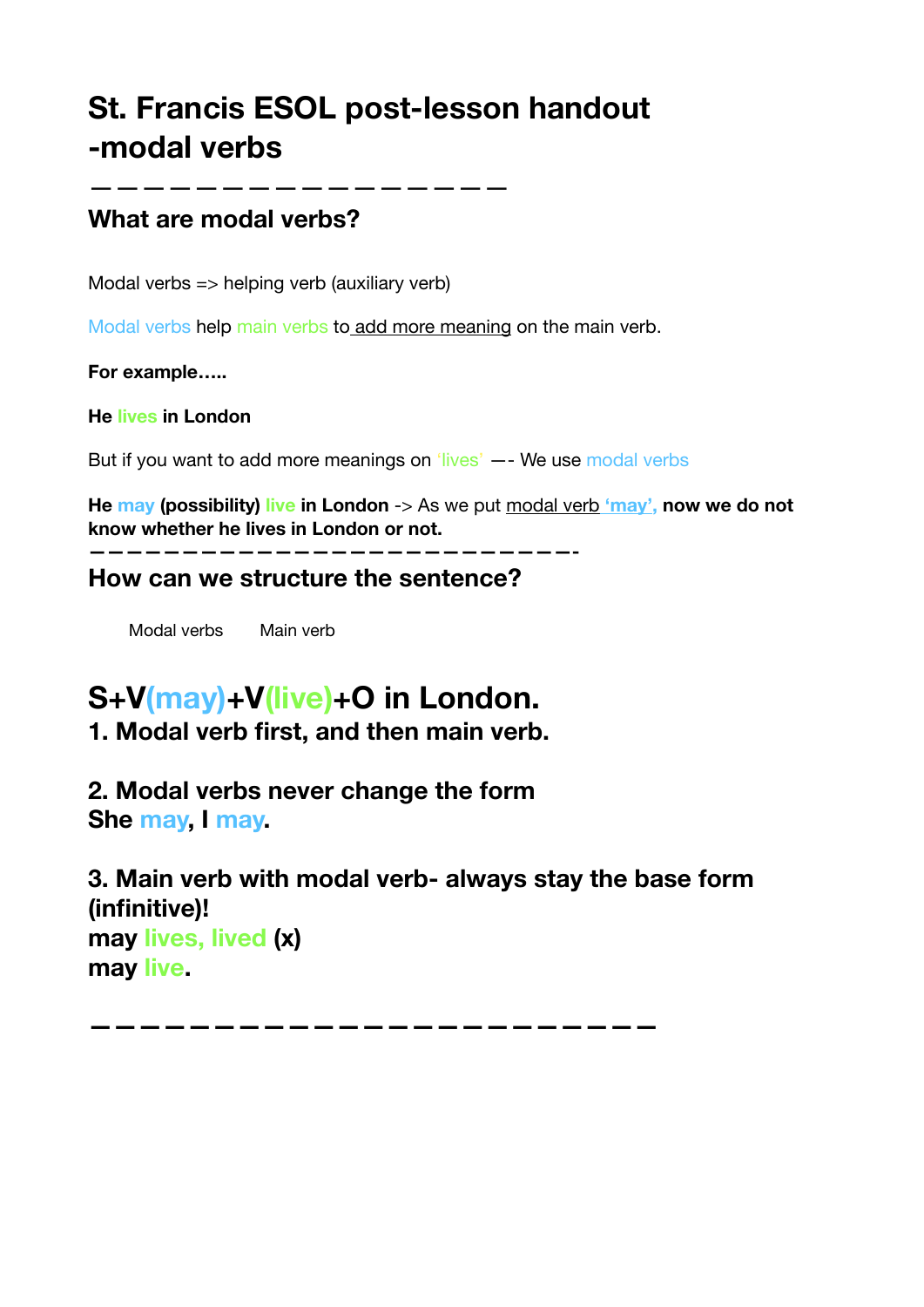**Can**

**Can- ability**

- **1. He can cook.**
- **2. She can speak French.**
- **3. He can swim.**

**Can- ask a permission to do something** 

- **1. Can I have some popcorn?**
- **2. Can I sit here?**
- **3. Can I borrow this book? It seems interesting to read.**

## **May**

**May- ask a formal permission to do something**

- **1. May I take your coat?**
- **2. May I read the letter for you?**
- **3. May I have your passport and mobile please?**

**May- a small possibility** 

- **1. It may rain tomorrow.**
- **2. The clothes you bought may be big, why don't you try it.**
- **3. She may come later.**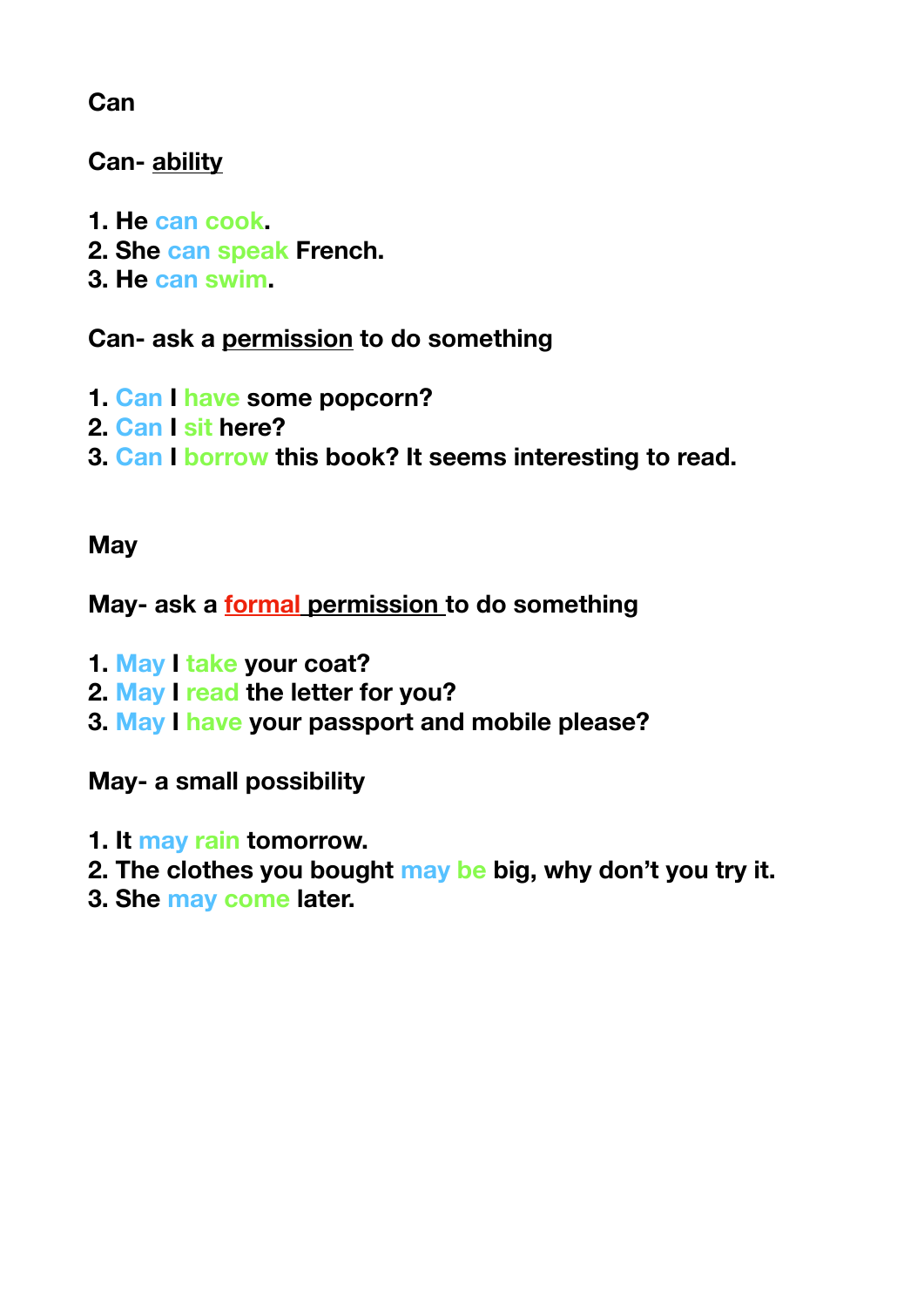**Must** 

**Must- obligation** 

**You must rest, or your leg won't heal.**

- **2. You must go to Paris, it's a wonderful city to stay.**
- **3. Sarah must not eat an ice cream today.**

**Must- logical certainty (100% sure)**

**1. Studying modal verbs must be hard for you.**

- **2. This car must take a lot of oil.**
- **3. This food must contain a lot of fat.**

**——————————————————————————-** 

**Will**

**Will- prediction** 

**1.Short hair will ('ll) suit you. 2.This book will ('ll) be interesting. 3.The film will ('ll) start soon. Let's wait a few minutes.**

**Will- decision**

- **1. I will ('ll) go to Paris when the lockdown is over.**
- **2. Max will ('ll) buy a guitar for his friend's birthday.**
- **3. Lucas will ('ll) study Korean for his travel to Korea.**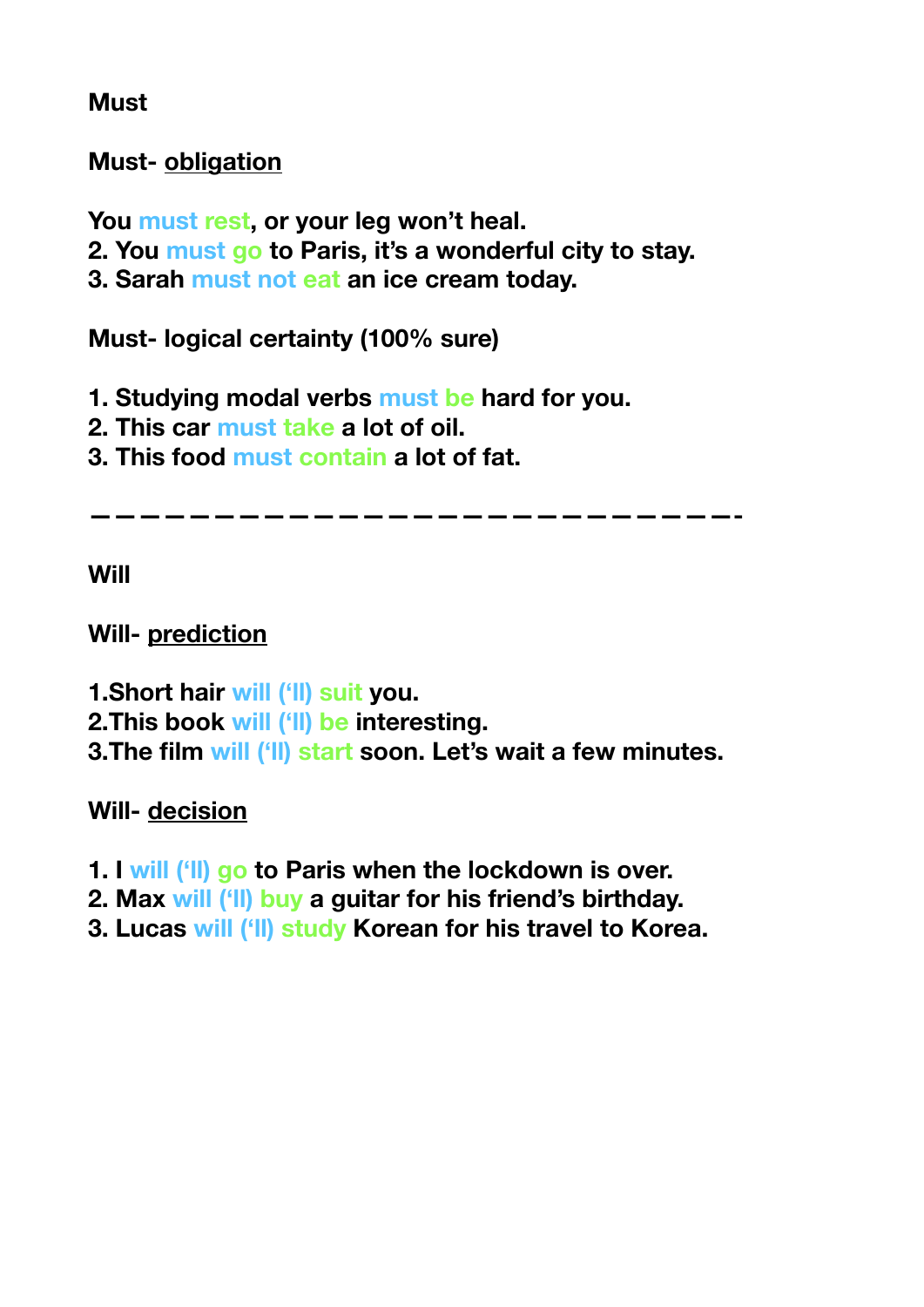## **Let's practice!**

### **Read the Anderson's diary, and fill in the blanks with a correct modal verbs.**

*Dear Diary,*

It was a fantastic game day today.

My school's basketball team 'Dinosaurs' won the big game with the 'Eagles'. I would love to participate in the team because  $I(1)$  play basketball very well.

So I asked the team coach. ' (2)  $\qquad$  I join in the game?' The coach said, 'If you ask me politely.' So I asked him again,  $(3)$  I join in the game?'.

Coach replies, 'okay, there (4)**\_\_\_\_\_** be a position for you'. 'But, you (5) practice shooting hard'. 'Because there (6) be a lot of friends like you want to join the club.'

I (7)\_\_\_\_\_ practice shooting very hard from today. The basketball court (8)\_\_\_\_\_ open at 6 am tomorrow. I can do this!

-Word list

**May (permission-polite), May (a small possibility),** 

**Can (ability), Can (permission),** 

**Will (prediction), Will (decision).**

**Must (obligation), Must (logical certainty),**